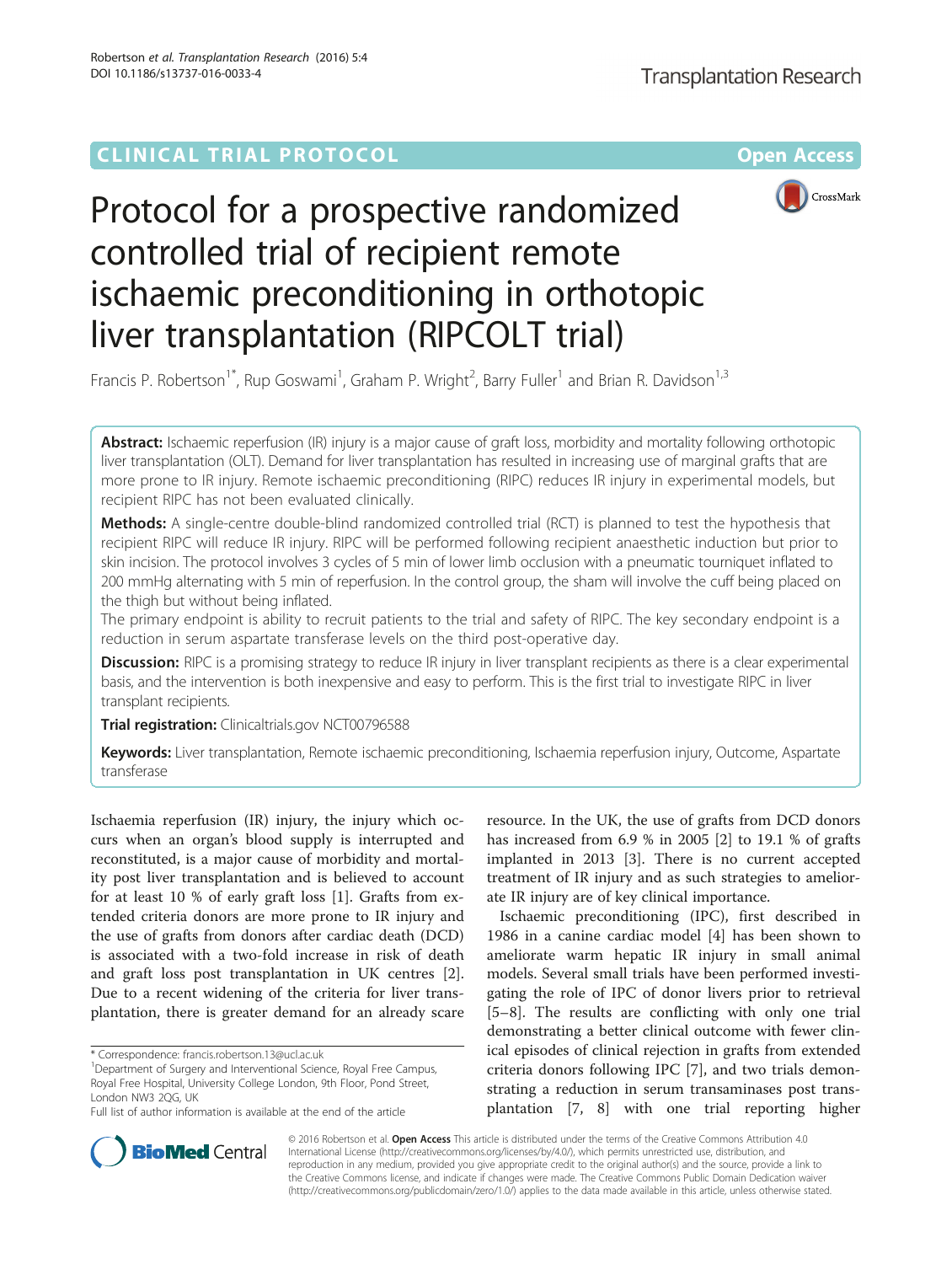transaminase levels post transplantation following IPC [[5\]](#page-4-0). No trial was able to demonstrate a reduction in graft loss or post-operative morbidity and mortality; however, none of the trials were powered to demonstrate a reduction in morbidity or mortality.

Paradoxically in small animal models, IPC has been shown to place added stress on the recovering liver impairing liver regeneration [[9, 10\]](#page-4-0), and in a multivariate analysis of patients undergoing hepatic resection, IPC was found to be an independent risk factor for postoperative morbidity [\[11\]](#page-4-0).

Remote ischaemic preconditioning (RIPC), first described in 1993 again in a canine cardiac model [[12\]](#page-4-0) has been found to provide protection against IR injury without adding stress to the target organ and as such is an attractive prospect for reducing IR injury in liver transplant recipients. Although RIPC has been shown to ameliorate hepatic IR injury in small animal models [[13](#page-4-0), [14\]](#page-4-0), there has been no human liver transplant trial. Three recent trials have been performed in kidney transplantation including both living [[15, 16](#page-4-0)] and deceased donors [\[17](#page-4-0)]. Two trials demonstrated evidence of an improvement in early graft function [\[15, 17](#page-4-0)]; however, one trial failed to demonstrate any evidence of improved graft function or reduced levels of biomarkers of graft injury [[16\]](#page-4-0). Our aim is to perform a double-blinded randomized control trial to investigate the protection gained by RIPC in liver transplant recipients.

# Methods/design

# Study design and setting

RIPCOLT has been designed as a prospective doubleblind randomized control trial with both surgeon and patient blinded to whether the recipient has received preconditioning. This protocol has been designed according to the SPIRIT guidelines [\[18](#page-5-0)]. The pilot will be carried out in a single centre—the Royal Free Hospital, London, with a subsequent multi-centre trial to establish cost effectiveness.

# Ethical approval

This trial has been approved by both the ethical board of the National Research Ethical Service (11/H0720/4) and the Royal Free Hospital/University College London ethical board (8191).

The trial has been registered with clinicaltrials.gov ([NCT00796588](http://www.clinicaltrials.gov/NCT00796588)).

# Participants

The pilot study will include 50 patients undergoing elective deceased donor liver transplantation at the Royal Free Hospital, London. Data will then be analysed regarding trial recruitment, completion of RIPC protocol, safety and preliminary evidence of efficacy to allow the

endpoints and power of a subsequent multi-centre RCT to be designed. All patients undergoing deceased donor liver transplantation at the Royal Free Hospital will be considered for inclusion in the trial; exclusion criteria are contained in Table 1.

# Recruitment

Patients will be identified upon admission for transplant assessment and will be screened for inclusion and exclusion criteria. They will be provided with a patient information sheet and allowed 24 h to review the information prior to consenting by a member of the research team. A copy of the consent form and patient information sheet is included as an Additional file [1](#page-4-0).

# Power calculation

A power calculation is not required for a pilot feasibility study [[19\]](#page-5-0). However, guidance would suggest that 50 patients would be suitable for a feasibility study [[20\]](#page-5-0) with 25 randomized to receive RIPC and 25 to liver transplantation as per standard.

# Randomization

Participants are randomized to either the control or intervention group following induction of anaesthesia and collection of baseline blood samples. Randomization is performed via a random number sealed envelope system. Both the surgeon and the patient will be blinded to whether the patient receives RIPC.

# Trial protocol

Induction and maintenance of anaesthesia will be performed by intravenous propofol. The use of volatile inhaled induction agents such as sevoflurane have been shown to exert a degree of pharmacological preconditioning [[21, 22](#page-5-0)] and as such they will be avoided.

Following induction but before the intervention, baseline blood and urine samples will be collected for measurement of pre-operative circulating cytokine levels and

Table 1 Exclusion criteria for trial

| Exclusion criteria | Re-transplantation                        |
|--------------------|-------------------------------------------|
|                    | Patients under 16 years of age            |
|                    | Super-urgent transplantation              |
|                    | Lack of informed consent                  |
|                    | Combined liver and kidney transplantation |
|                    | Peripheral vascular disease               |
|                    | Varicose veins                            |
|                    | Localized limb infection                  |
|                    | Prior history of thrombo-embolic disease  |
|                    | Inclusion in another interventional trial |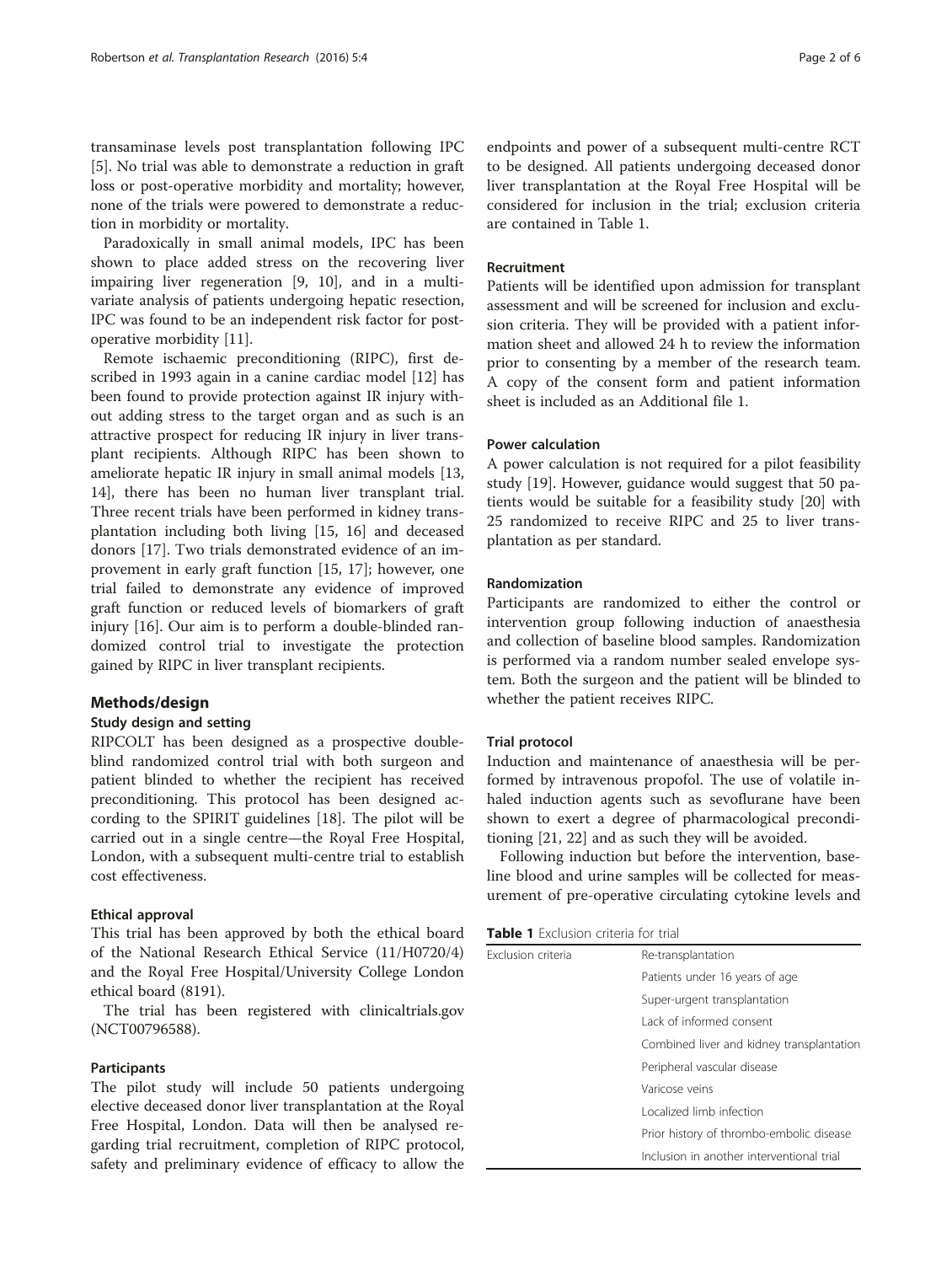markers of renal parenchymal injury in both the blood and the urine.

A layer of stockinette will be applied to the left upper thigh with a wide pneumatic tourniquet applied over it in accordance with safe and recommended practices by the Association of Peri-operative Registered Nurses (AORN) [\[23](#page-5-0)] and Royal Free Hospital (RFH) departmental guidelines.

In those undergoing RIPC, the tourniquet will be inflated to 200 mmHg for 5 min followed by 5 min of reperfusion. This will be repeated three times.

In the control group, a sham will consist of the pneumatic tourniquet being placed on the left upper thigh without being inflated. The transplant will then proceed as standard.

Further blood samples will be collected 2 h following reperfusion of the graft to measure circulating cytokine levels post reperfusion. At the same time, two post reperfusion biopsies will be obtained. One of these biopsies will be fixed in 10 % natural buffered formalin for 48 h before being embedded in paraffin for H&E staining. IR injury will be graded by a pathologist according to the Suzuki classification of liver IR injury [[24\]](#page-5-0). The second biopsy will be processed to extract fresh intrahepatic lymphocytes for analysis by flow cytometry.

A further blood and urine sample will be obtained 24 h post reperfusion to measure circulating cytokine levels and markers of renal parenchymal injury both in the blood and urine.

All patients will receive standard post-operative care.

Routine clinical data will be collected including local complications as a result of RIPC, liver biochemistry, clotting profiles, urea and creatinine levels, postoperative complications, requirements for organ support, length of stay in the intensive care department and total hospital stay. Patients will be followed up for 3 months. A flow diagram of the trial is included in Fig. 1.

#### Outcome measures

The aim of this study is to assess the feasibility of recruiting liver transplant recipients and performing RIPC immediately prior to liver transplantations. The primary and secondary outcomes (Table [2\)](#page-3-0) will help design a subsequent multi-centre RCT of RIPC in liver transplant recipients.

The criteria to progress to a full trial will be determined based on a consent rate of at least 60 % and post randomization dropout rate from the study of less than 30 %.

The safety of RIPC will be measured by incidence of localized complications following RIPC to include the development of a deep vein thrombosis or pulmonary embolus, the development of localized



cellulitis and pain or paresthesia of the left lower limb following RIPC.

## Data analysis

Data will be stored on password-protected UCL computers in locked departments and will be anonymised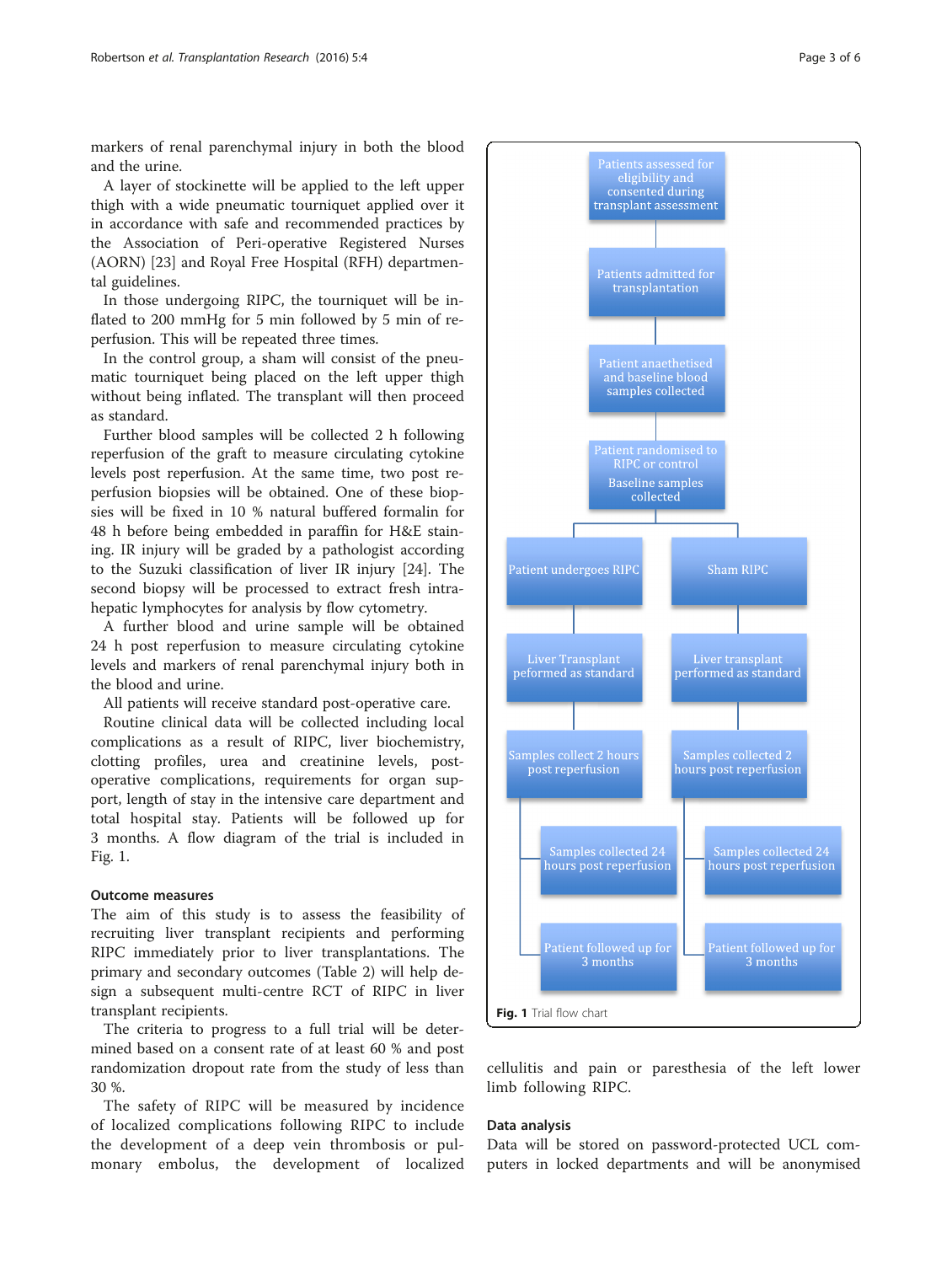<span id="page-3-0"></span>Table 2 Primary and secondary endpoints

| Primary endpoints   | Ability to recruit patients to the trial                                   |
|---------------------|----------------------------------------------------------------------------|
|                     | Feasibility of performing RIPC in liver transplant<br>recipients           |
|                     | Safety of RIPC in liver transplant recipients                              |
| Secondary endpoints | AST levels on the third post-operative day [30]                            |
|                     | Incidence of acute kidney injury and need for<br>renal replacement therapy |
|                     | Length of stay in intensive care and total<br>hospital stay                |
|                     | Incidence of vascular thrombotic events                                    |
|                     | Incidence of biliary complications                                         |
|                     | Incidence of post-operative infections                                     |
|                     | Incidence of acute rejection in the first months<br>post transplantation   |
|                     | Circulating cytokine levels 2 h post reperfusion<br>of the liver graft     |
|                     | T cell accumulation and activation in the liver<br>2 h post reperfusion    |
|                     | Urinary and serum NGAL levels 2 h post reperfusion                         |

prior to use. Since this is a feasibility study, all analyses other than recruitment rate and dropout rates should be considered exploratory. RIPC and control groups will be compared including both baseline characteristics and secondary outcomes. Continuous variables will be presented using means and standard deviations or medians and inter-quartile ranges, as appropriate, and binary variables will be presented as frequency counts and percentages. The mean difference in proportions (for binary outcomes) and the mean or median difference (for continuous outcomes) between the two groups will be explored and presented with 95 % confidence intervals.

This important data will be used to help the design of the multi-centre RCT.

Results will be analysed via Statistical Package for Social Sciences (SPSS) (IBM Chicago, IL, USA).

#### Dissemination

It is anticipated that the results of the study will be presented at the British Transplant Society annual meeting and reported in a peer-reviewed journal of interest to the transplant community.

We will publish a research report on the University College London's website and the Royal Free NHS trusts' website.

# **Discussion**

IR injury is a major cause of graft loss, morbidity and mortality following liver transplantation [[1,](#page-4-0) [25\]](#page-5-0). Due to the increase utilization of grafts from extended criteria donors which are more prone to IR injury [[2\]](#page-4-0), strategies to ameliorate IR injury are a key research goal. We have previously shown that RIPC reduces hepatic IR injury in small animal models [[13](#page-4-0), [14](#page-4-0), [26\]](#page-5-0). Previous trials have investigated IPC of donor livers prior to retrieval [[5](#page-4-0)–[8](#page-4-0)] but failed to discern any clinical benefit. IR injury is not confined to the liver but results in a systemic cytokine storm, immune activation and multi-organ dysfunction. In successful small animal models, preconditioning is performed in the same individual as the reperfusion injury occurs and therefore the process of performing RIPC in the recipient may be more efficacious at reducing the systemic inflammatory response associated with IR injury reducing graft injury and end organ damage.

Several different protocols for RIPC exist, and there is no current consensus as to which protocol is best. Three cycles of 5 min of ischaemia have been shown to ameliorate IR injury in small animal models [[27\]](#page-5-0) and in patients undergoing coronary artery bypass graft surgery [[28\]](#page-5-0), and as such we have elected to use this preconditioning protocol in this trial.

This is the first trial to investigate whether recipient RIPC can improve the outcome of human liver transplant recipients. As such, we have chosen to perform a pilot feasibility study of 50 patients initially. We have designed this pilot study as a blinded randomized control trial to give us the strongest pilot data to adequately power and design the main trial. The data from this initial patient cohort will allow us to determine patient recruitment, support of the liver transplant physicians and surgeons, the feasibility of carrying out the period of preconditioning between anaesthesia and commencing surgery, the safety of limb ischaemia in liver transplant recipients and to gain preliminary data on efficacy with which to determine the endpoints and power required for a subsequent multi-centre RCT.

We have chosen to exclude patients with a history of venous thrombo-embolic disease, peripheral arterial disease and localized limb infections to minimize risk to participating patients during a yet unproven intervention. We have also chosen to exclude patients undergoing liver transplantation for acute liver failure, on the super-urgent list, as a transplantation in this setting is associated with a threefold increased risk of morbidity and mortality [\[29\]](#page-5-0). In a small trial, this would introduce significant bias to the results. Furthermore, these patients have altered levels of consciousness due to encephalopathy and consent is a problem for their inclusion in this feasibility study. Patients undergoing simultaneous liver kidney transplantation have been excluded to remove the bias of the added surgical stress and the inclusion of patients with severe pre-operative renal impairment who are offered combined transplants.

We have chosen AST on the third post-operative day as an important endpoint as recent work has shown that this correlates strongly with overall graft function, post-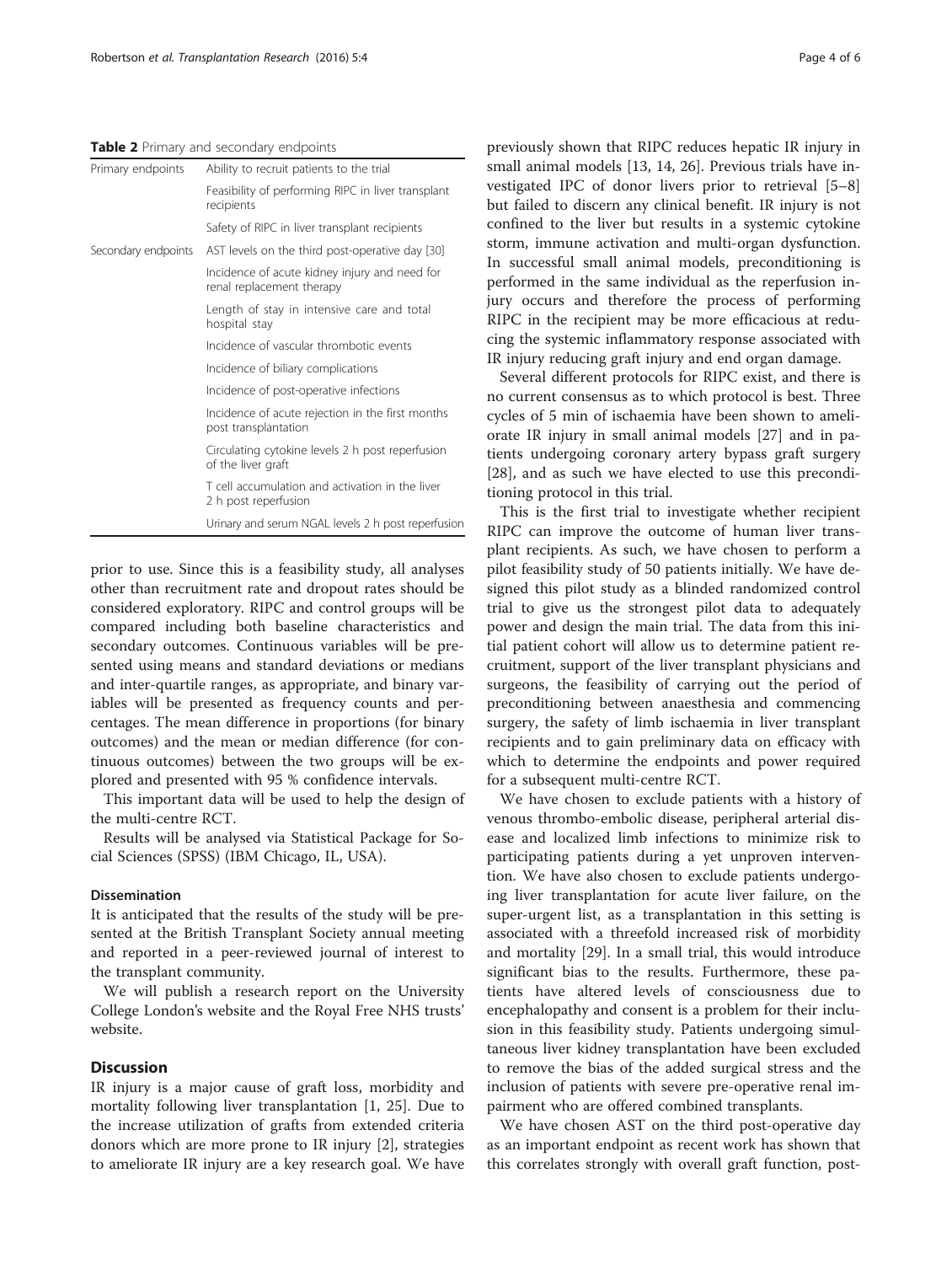<span id="page-4-0"></span>operative mortality, need for organ support and incidence of post-operative infective complications [\[30](#page-5-0)]. With current 90-day graft loss rates of 3.5 % and 90-day mortality rates of 6.9 % following elective liver transplant in the UK [\[29](#page-5-0)], a very large RCT would be required to determine significant benefit following RIPC based on these endpoints which is currently unfeasible. We have also chosen to measure urinary and serum neutrophil gelatinase-associated lipocalin (NGAL) levels as a sensitive marker [[31\]](#page-5-0) of evidence of acute kidney injury (AKI) post transplantation as this is a common complication post liver transplantation, and reduction in the incidence of end organ damage would provide a further hard endpoint to be used as an outcome in the future RCT in combination with day 3 AST levels.

Evidence of a reduction in IR injury and the associated systemic inflammatory response will be measured by analysing the extent of IR injury and immune cell activation in post reperfusion biopsies and circulating serum cytokines.

In summary, this is the first trial to investigate RIPC in the setting of liver transplantation. RIPC has been shown to ameliorate IR injury in renal transplantation [15, 17]. Samples from this trial will be analysed to provide evidence of a reduction in immune activation by RIPC.

If successful, this inexpensive holistic intervention could improve outcome following liver transplantation and allow the implantation of more grafts from extended criteria donors—widening the donor pool.

# Additional file

[Additional file 1:](dx.doi.org/10.1186/s13737-016-0033-4) Patient Information Sheet & Consent Form. (DOC 43 kb)

#### Abbreviations

AKI: acute kidney injury; AORN: Association of Peri-operative Registered Nurses; AST: aspartate transferase; DCD: donor after cardiac death; IPC: ischaemic preconditioning; IR: ischaemia reperfusion; mmHg: millimetres of mercury; OLT: orthotopic liver transplantation; RCT: randomized controlled trial; RFH: Royal Free Hospital; RIP: remote ischaemic preconditioning.

#### Competing interests

The authors declare that they have no competing interests.

#### Authors' contributions

FR performed the experimental work, participated in the study design and wrote the manuscript. RG helped with the experimental work and participated in the study design. GW helped with the experimental work and participated in the study design. BF and BD participated with the study design and helped with the writing of the manuscript. All authors read and approved the final manuscript.

#### Acknowledgements

We gratefully acknowledge the financial support of the Wellington hospital, London, in their fellowship funding for Mr Francis Robertson.

#### Author details

<sup>1</sup>Department of Surgery and Interventional Science, Royal Free Campus, Royal Free Hospital, University College London, 9th Floor, Pond Street, London NW3 2QG, UK. <sup>2</sup>Department of Immunology, Napier University,

Edinburgh, UK.<sup>3</sup>HPB and Liver Transplant Unit, Royal Free London NHS Foundation Trust, Pond Street, London NW3 2QG, UK.

# Received: 18 December 2015 Accepted: 31 March 2016 Published online: 06 April 2016

#### References

- 1. Clavien PA, Harvey PR, Strasberg SM. Preservation and reperfusion injuries in liver allografts. An overview and synthesis of current studies. Transplantation. 1992;53(5):957–78.
- 2. Callaghan CJ, Charman SC, Muiesan P, Powell JJ, Gimson AE, van der Meulen JHP. Outcomes of transplantation of livers from donation after circulatory death donors in the UK: a cohort study. BMJ Open. 2013;3(9):e003287.
- 3. NHSBT statistics 2013-2014. Available from: [http://nhsbtmediaservices.blob.](http://nhsbtmediaservices.blob.core.windows.net/organ-donation-assets/pdfs/liver_activity.pdf) [core.windows.net/organ-donation-assets/pdfs/liver\\_activity.pdf](http://nhsbtmediaservices.blob.core.windows.net/organ-donation-assets/pdfs/liver_activity.pdf).
- 4. Murry CE, Jennings RB, Reimer KA. Preconditioning with ischemia: a delay of lethal cell injury in ischemic myocardium. Circulation. 1986;74(5):1124–36.
- Koneru B, Shareef A, Dikdan G, Desai K, Klein KM, Peng B, et al. The ischemic preconditioning paradox in deceased donor liver transplantation-evidence from a prospective randomized single blind clinical trial. Am J Transplant. 2007;7(12):2788–96.
- 6. Koneru B, Fisher A, He Y, Klein KM, Skurnick J, Wilson DJ, et al. Ischemic preconditioning in deceased donor liver transplantation: A prospective randomized clinical trial of safety and efficacy. Liver Transplant. B. Koneru, 65 Bergen Street, Newark, NJ 07101-1709, United States. E-mail: koneruba@umdnj.edu: John Wiley and Sons Ltd (Southern Gate, Chichester, West Sussex PO19 8SQ, United Kingdom); 2005 Feb;11(2):196–202.
- 7. Degli Esposti D, Sebagh M, Pham P, Reffas M, Poüs C, Brenner C, et al. Ischemic preconditioning induces autophagy and limits necrosis in human recipients of fatty liver grafts, decreasing the incidence of rejection episodes. Cell Death Dis. 2011;2:e111.
- 8. Jassem W, Fuggle S V, Cerundolo L, Heaton ND, Rela M, W. J, et al. Ischemic preconditioning of cadaver donor livers protects allografts following transplantation. Transplantation. M. Rela, Liver Transplant Unit, Institute of Liver Studies, King's College Hospital, London SE5 9RS, United Kingdom: Lippincott Williams and Wilkins; 2006 Jan 27; 81(2):169–74.
- 9. Yao A, Li X, Pu L, Zhong J, Liu X, Yu Y, et al. Impaired hepatic regeneration by ischemic preconditioning in a rat model of small-for-size liver transplantation. Transpl Immunol. 2007;18(1):37–43.
- 10. Eipel C, Glanemann M, Nuessler AK, Menger MD, Neuhaus P, Vollmar B. Ischemic preconditioning impairs liver regeneration in extended reducedsize livers. Ann Surg. 2005;241(3):477–84.
- 11. Konopke R, Kersting S, Bunk A, Dietrich J, Denz A, Gastmeier J, et al. Colorectal liver metastasis surgery: analysis of risk factors predicting postoperative complications in relation to the extent of resection. Int J Colorectal Dis. 2009;24(6):687–97.
- 12. Przyklenk K, Bauer B, Ovize M, Kloner RA, Whittaker P. Regional ischemic "preconditioning" protects remote virgin myocardium from subsequent sustained coronary occlusion. Circulation. 1993;87(3):893–9.
- 13. Abu-Amara M, Yang SY, Quaglia A, Rowley P, de Mel A, Tapuria N, et al. Nitric oxide is an essential mediator of the protective effects of remote ischaemic preconditioning in a mouse model of liver ischaemia/reperfusion injury. Clin Sci (Lond). 2011;121(6):257–66.
- 14. Abu-Amara M, Yang SY, Quaglia A, Rowley P, Tapuria N, Seifalian AM, et al. Effect of remote ischemic preconditioning on liver ischemia/reperfusion injury using a new mouse model. Liver Transpl. 2011;17(1):70–82.
- 15. MacAllister R, Clayton T, Knight R, Robertson S, Nicholas J, Motwani M, et al. REmote preconditioning for Protection Against Ischaemia–Reperfusion in renal transplantation (REPAIR): a multicentre, multinational, double-blind, factorial designed randomised controlled trial. NIHR Journals Library.
- 16. Nicholson ML, Pattenden CJ, Barlow AD, Hunter JP, Lee G, Hosgood SA. A Double Blind Randomized Clinical Trial of Remote Ischemic Conditioning in Live Donor Renal Transplantation. Medicine (Baltimore). 2015;94(31):e1316.
- 17. Wu J, Feng X, Huang H, Shou Z, Zhang X, Wang R, et al. Remote ischemic conditioning enhanced the early recovery of renal function in recipients after kidney transplantation: a randomized controlled trial. J Surg Res. 2014; 188(1):303–8.